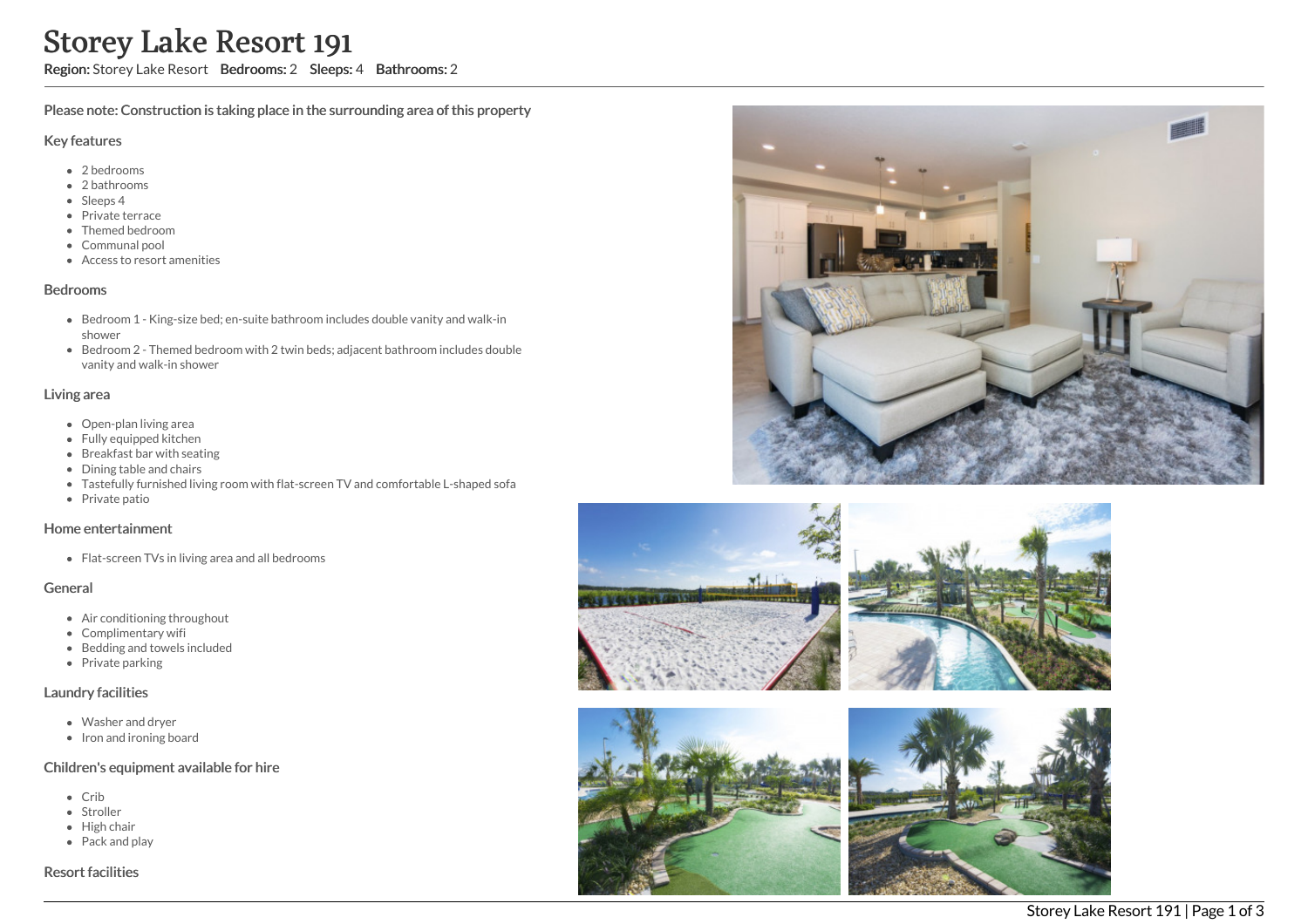Situated just 17 miles from Orlando International Airport, Storey Lake Resort is ideally located within close proximity to Orlando's major attractions. Guests at this resort can enjoy full access to a range of first-class amenities based around the impressive clubhouse 'The Hideaway'. Here, you will find a 9-hole mini golf course, volleyball courts, a fully-equipped fitness center and kayak rentals. The resort also features a large communal pool and spa, waterslides and a lazy river where guests can enjoy a 5\* poolside dining and drinks service.

# Places of interest

- Supermarket 1 mile
- Shopping mall 2 miles
- Disney World 5 miles
- Seaworld 7 miles
- Universal Studios 10 miles
- Legoland 37 miles
- Airport 17 miles
- Beaches 69 miles